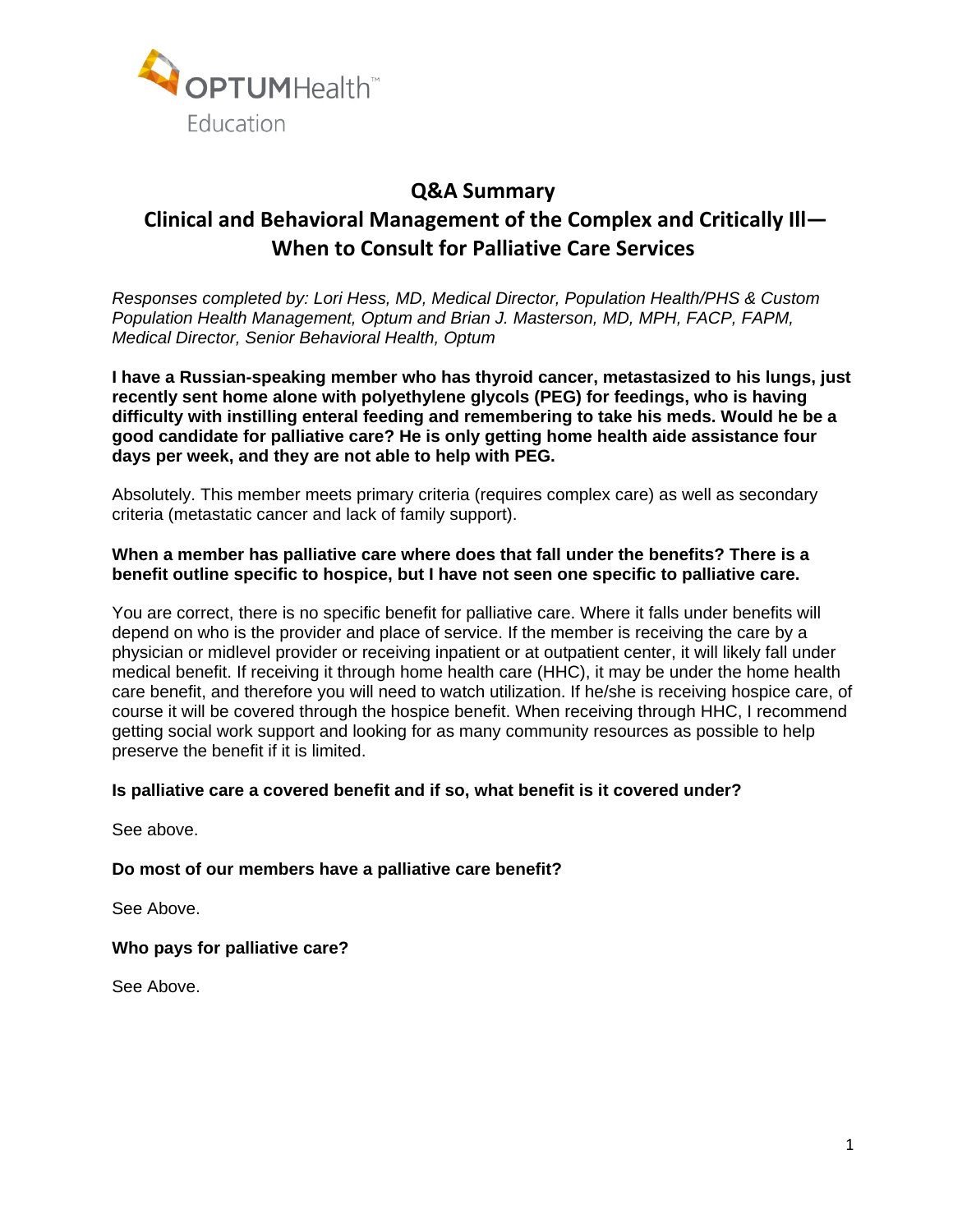#### **I have a member with HIV exhibiting some mental and emotional symptoms and would really appreciate more info on how HIV affects the brain.**

The best reference for this is the "Guide for HIV/AIDS Clinical Care" published by the U.S. Department of Health and Human Services, Health Resources and Services Administration, HIV/AIDS Bureau. Jan 2011. Section 8: Neuropsychiatric Disorders. Pages 523–578.

## **Is there any suggested scripting for assessing social/cultural values around approaching the subject of palliative care?**

I don't have any specific scripting for this, but I would recommend asking open-ended questions like, *"Tell me about your family. How do they support one another through chronic and severe illness? Do you have any family traditions surrounding this? Who is your main support?"*  Please also see the Serious Illness Conversation Guide in the Appendix of the presentation.

## **Where can I find that talking point for palliative care?**

See the Appendix for Serious Illness Conversation Guide.

#### **Question #6 on the pretest read "All individuals should be informed about the status/nature of their illness prognosis"....true/false. I chose True, and it was wrong. Please explain why you would not make the individual aware.**

When performing a palliative care assessment, a social/spiritual/cultural assessment should be done as well as an assessment of understanding. During this assessment, one should ask the patient how he/she would like information about his/her illness communicated and to whom. There are cultures that do not allow a clinician to discuss life-threatening/terminal prognoses with patients directly; that information should instead be communicated to the main caregiver or other family designee.

#### **The care you described for Mr. G, in my opinion, describes the care that any patient going home receives (or should receive). How is palliative care different in this particular case?**

The difference is that a palliative care program pulls all this care together and coordinates as well as putting the patient in the center of the care team. Also you have hit on the point that palliative care is really appropriate for ANYONE with complex illness, not just the dying.

#### **Does the patient make the decision if he/she is aware of the prognosis?**

Your question is unclear, but the patient is the center of the care team. If he/she is not aware due to incapacitation or prefers not to be aware from his/her own choice or cultural preference, then usually a family member is designated to make decisions. This is best accomplished through advanced directives.